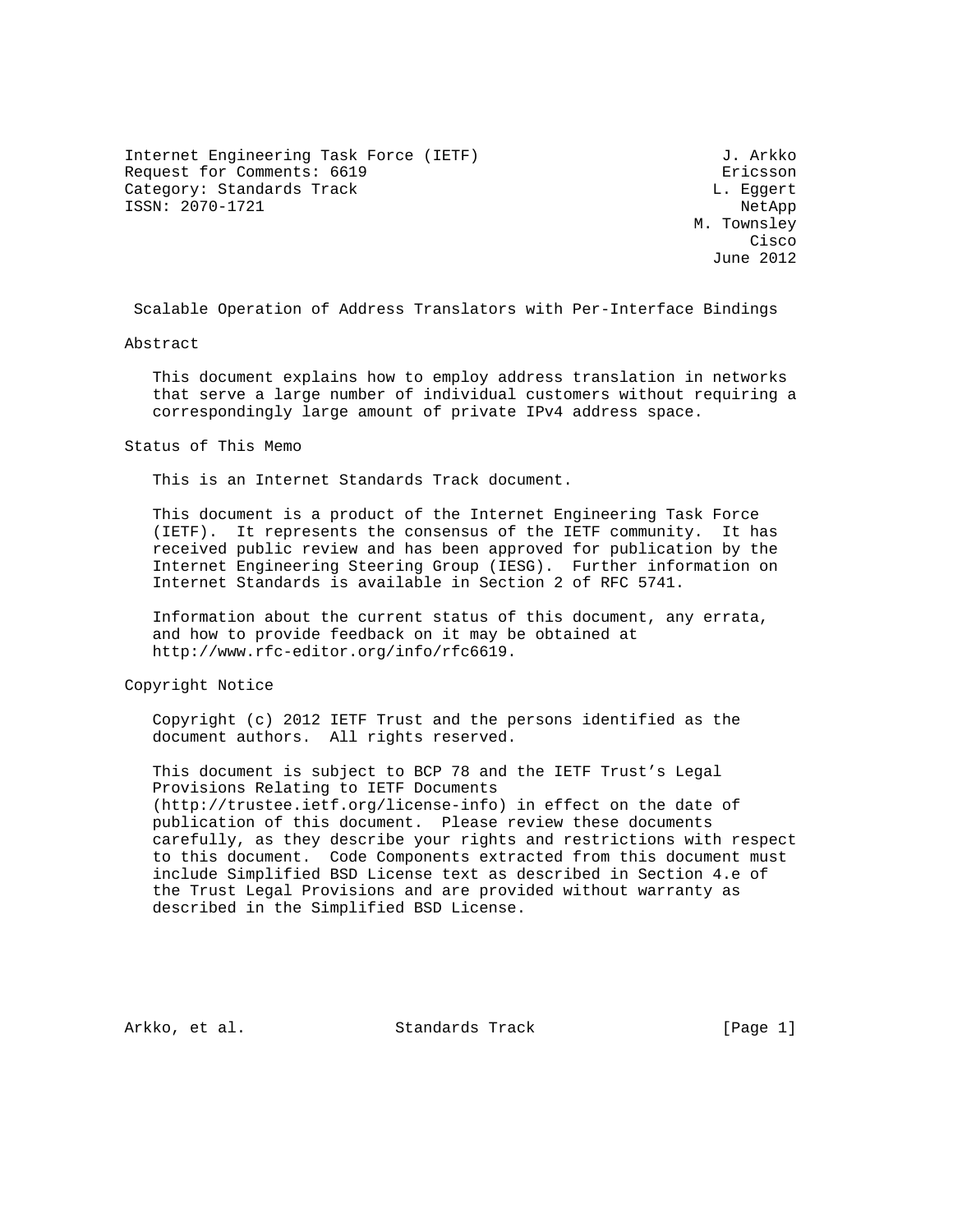## 1. Introduction

 This document explains how to employ address translation without consuming a large amount of private address space. This is important in networks that serve a large number of individual customers. Networks that serve more than 2^24 (16 million) users cannot assign a unique private IPv4 address to each user, because the largest reserved private address block reserved is 10/8 [RFC1918]. Many networks are already hitting these limits today -- for instance, in the consumer Internet service market. Even some individual devices may approach these limits -- for instance, cellular network gateways or mobile IP home agents.

 If ample IPv4 address space were available, this would be a non-issue, because the current practice of assigning public IPv4 addresses to each user would remain viable, and the complications associated with using the more limited private address space could be avoided. However, as the IPv4 address pool is becoming depleted, this practice is becoming increasingly difficult to sustain.

 It has been suggested that more of the unassigned IPv4 space should be converted for private use, in order to allow the provisioning of larger networks with private IPv4 address space. At the time of this writing, the IANA "free pool" contained only 12 unallocated unicast IPv4 /8 prefixes. Although reserving a few of those for private use would create some breathing room for such deployments, it would not result in a solution with long-term viability. It would result in significant operational and management overheads, and it would further reduce the number of available IPv4 addresses.

 Segmenting a network into areas of overlapping private address space is another possible technique, but it severely complicates the design and operation of a network.

 Finally, the transition to IPv6 will eventually eliminate these addressing limitations. However, during the migration period when IPv4 and IPv6 have to coexist, address or protocol translation will be needed in order to reach IPv4 destinations.

 The rest of this document is organized as follows. Section 2 gives an outline of the solution, Section 3 introduces some terms, Section 4 specifies the required behavior for managing NAT bindings, and Section 5 discusses the use of this technique with IPv6.

Arkko, et al. Standards Track [Page 2]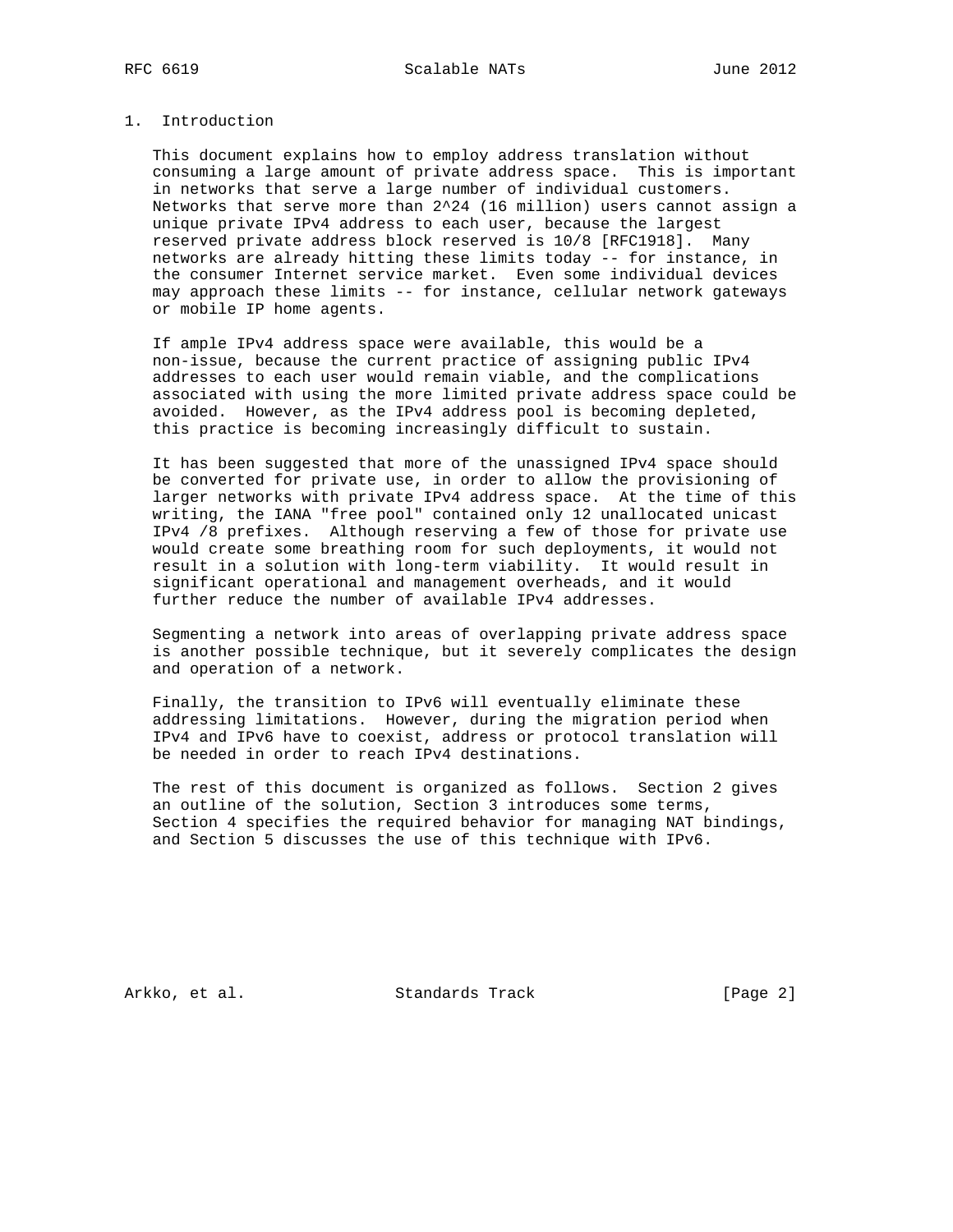## 2. Solution Outline

 The need for address or protocol translation during the migration period to IPv6 creates the opportunity to deploy these mechanisms in a way that allows the support of a large user base without the need for a correspondingly large IPv4 address block.

 A Network Address Translator (NAT) is typically configured to connect a network domain that uses private IPv4 addresses to the public Internet. The NAT device, which is configured with a public IPv4 address, creates and maintains a mapping for each communication session from a device inside the domain it serves to devices in the public Internet. It does that by translating the packet flow of each session such that the externally visible traffic uses only public addresses.

 In many NAT deployments, the network domain connected by the NAT to the public Internet is a broadcast network sharing the same media, where each individual device must have a private IPv4 address that is unique within this network. In such deployments, it is natural also to implement the NAT functionality such that it uses the private IPv4 address when looking up which mapping should be used to translate a given communication session.

 It is important to note, however, that this is not an inherent requirement. When other methods of identifying the correct mapping are available, and the NAT is not connecting a shared-media broadcast network to the Internet, there is no need to assign each device in the domain a unique IPv4 address.

 This is the case, for example, when the NAT connects devices to the Internet that connect to it with individual point-to-point links. In this case, it becomes possible to use the same private addresses many times, making it possible to support any number of devices behind a NAT using very few IPv4 addresses.

 There are tunneling-based techniques that can obtain the same benefits by establishing new tunnels over any IP network [RFC6333]. However, where the point-to-point links already exist, creating an additional layer of tunneling is unnecessary (and even potentially harmful due to effects on the Maximum Transfer Unit (MTU) settings). The approach described in this document can be implemented and deployed within a single device and has no effect on hosts behind it. In addition, as no additional layers of tunneling are introduced, there is no effect on the MTU. It is also unnecessary to implement tunnel endpoint discovery, security mechanisms, or other aspects of a tunneling solution. In fact, there are no changes to the devices behind the NAT.

Arkko, et al. Standards Track [Page 3]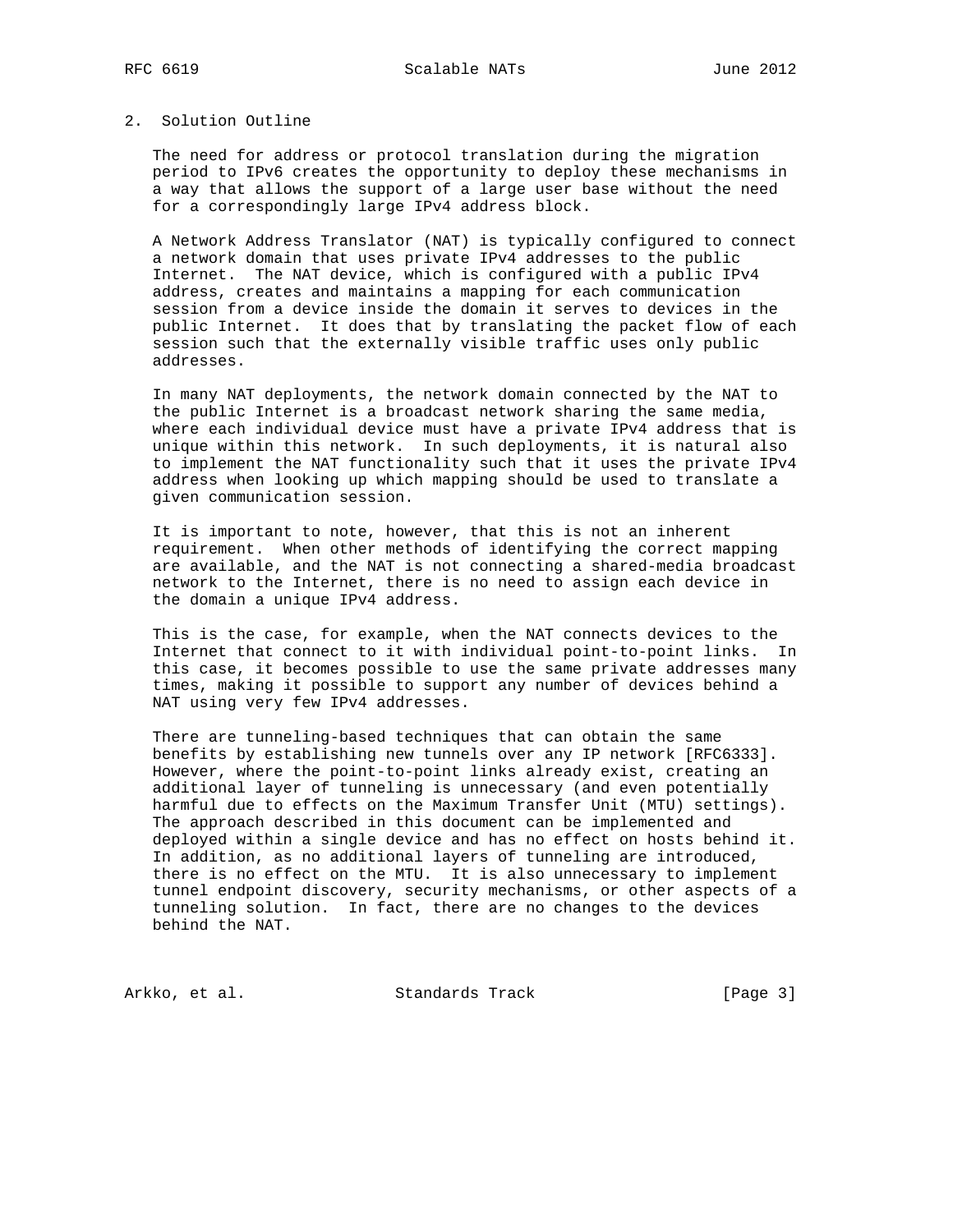Note, however, that existing tunnels are a common special case of point-to-point links. For instance, cellular network gateways terminate a large number of tunnels that are already needed for mobility management reasons. Implementing the approach described in this document is particularly attractive in such environments, given that no additional tunneling mechanisms, negotiation, or host changes are required. In addition, since there is no additional tunneling, packets continue to take the same path as they would normally take. Other commonly used network technologies that may be of interest include Point-to-Point Protocol (PPP) [RFC1661] links, PPP over Ethernet (PPPoE) [RFC2516] encapsulation, Asynchronous Transfer Mode (ATM) Permanent Virtual Circuits (PVCs), and per-subscriber virtual LAN (VLAN) allocation in consumer broadband networks.

 The approach described here also results in overlapping private address space, like the segmentation of the network to different areas. However, this overlap is applied only at the network edges and does not impact routing or reachability of servers in a negative way.

3. Terms

 The key words "MUST", "MUST NOT", "REQUIRED", "SHALL", "SHALL NOT", "SHOULD", "SHOULD NOT", "RECOMMENDED", "MAY", and "OPTIONAL" in this document are to be interpreted as described in [RFC2119].

 "NAT" in this document includes both "Basic NAT" and "Network Address Port Translation (NAPT)" as defined by [RFC2663]. The term "NAT Session" is adapted from [RFC5382] and is defined as follows.

 NAT Session - A NAT session is an association between a transport layer session as seen in the internal realm and a session as seen in the external realm, by virtue of NAT translation. The NAT session will provide the translation glue between the two session representations.

 This document uses the term "mapping" as defined in [RFC4787] to refer to state at the NAT necessary for network address and port translation of sessions.

4. Per-Interface Bindings

 To support a mode of operation that uses a fixed number of IPv4 addresses to serve an arbitrary number of devices, a NAT MUST manage its mappings on a per-interface basis, by associating a particular NAT session not only with the five tuples used for the transport connection on both sides of the NAT but also with the internal interface on which the user device is connected to the NAT. This

Arkko, et al. Standards Track [Page 4]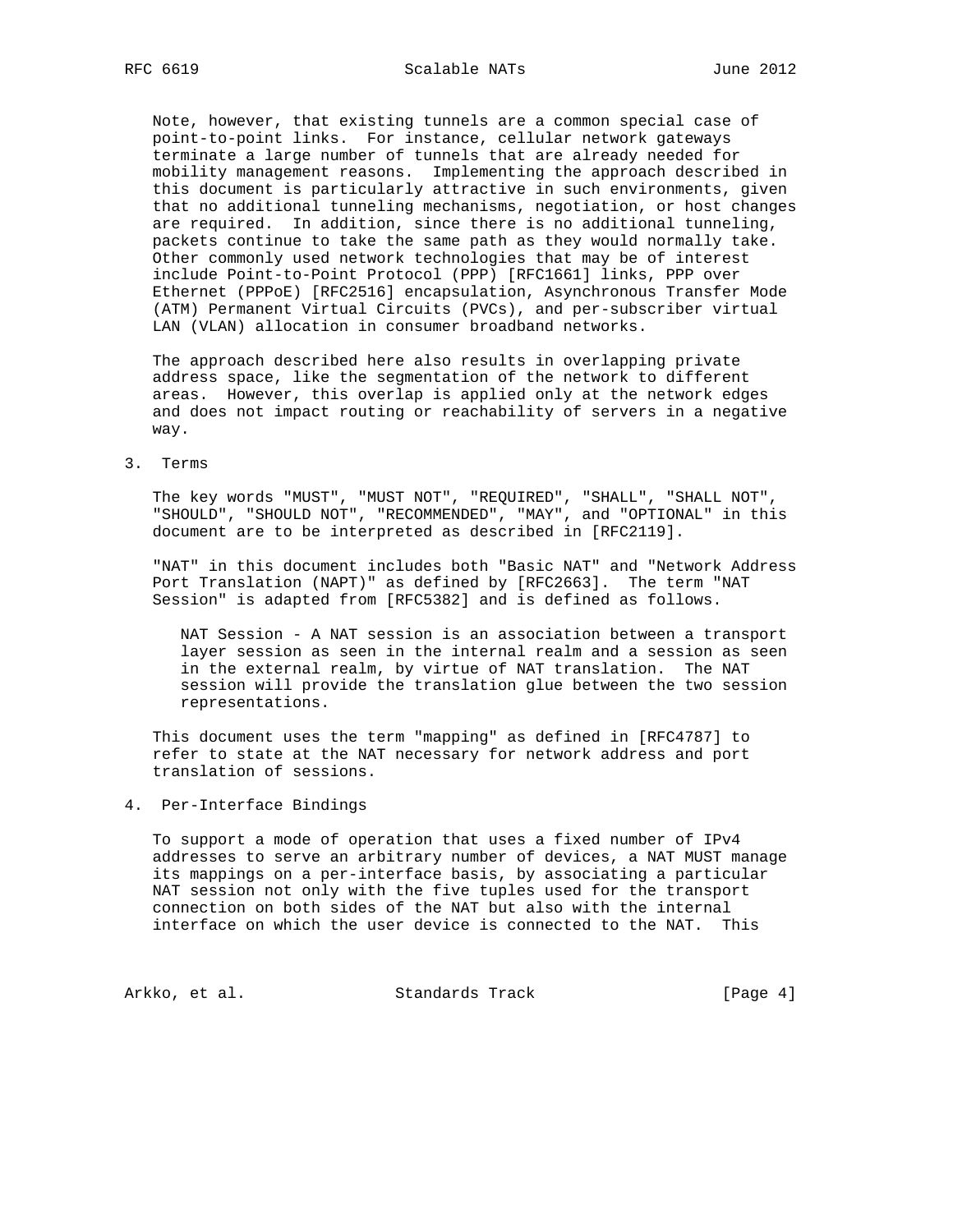approach allows each internal interface to use the same private IPv4 address range. Note that the interface need not be physical; it may also correspond to a tunnel, VLAN, or other identifiable communications channel.

 For deployments where exactly one user device is connected with a separate tunnel interface and all tunnels use the same IPv4 address for the user devices, it is redundant to store this address in the mapping in addition to the internal interface identifier. When the internal interface identifier is shorter than a 32-bit IPv4 address, this may decrease the storage requirements of a mapping entry by a small measure, which may aid NAT scalability. For other deployments, it is likely necessary to store both the user device IPv4 address and the internal interface identifier, which slightly increases the size of the mapping entry.

 This mode of operation is only suitable in deployments where user devices connect to the NAT over point-to-point links. If supported, this mode of operation SHOULD be configurable, and it should be disabled by default in general-purpose NAT devices.

 All address translators make it hard to address devices behind them. The same is true of the particular NAT variant described in this document. An additional constraint is caused by the use of the same address space for different devices behind the NAT, which prevents the use of unique private addresses for communication between devices behind the same NAT.

5. IPv6 Considerations

 Private address space conservation is important even during the migration to IPv6, because it will be necessary to communicate with the IPv4 Internet for a long time. This document specifies two recommended deployment models for IPv6. In the first deployment model, the mechanisms specified in this document are useful. In the second deployment model, no additional mechanisms are needed, because IPv6 addresses are already sufficient to distinguish mappings from each other.

 The first deployment model employs dual stack [RFC4213]. The IPv6 side of dual stack operates based on global addresses and direct end-to-end communication. However, on the IPv4 side, private addressing and NATs are a necessity. The use of per-interface NAT mappings is RECOMMENDED for the IPv4 side under these circumstances. Per-interface mappings help the NAT scale, while dual-stack operation helps reduce the pressure on the NAT device by moving key types of traffic to IPv6, eliminating the need for NAT processing.

Arkko, et al. Standards Track [Page 5]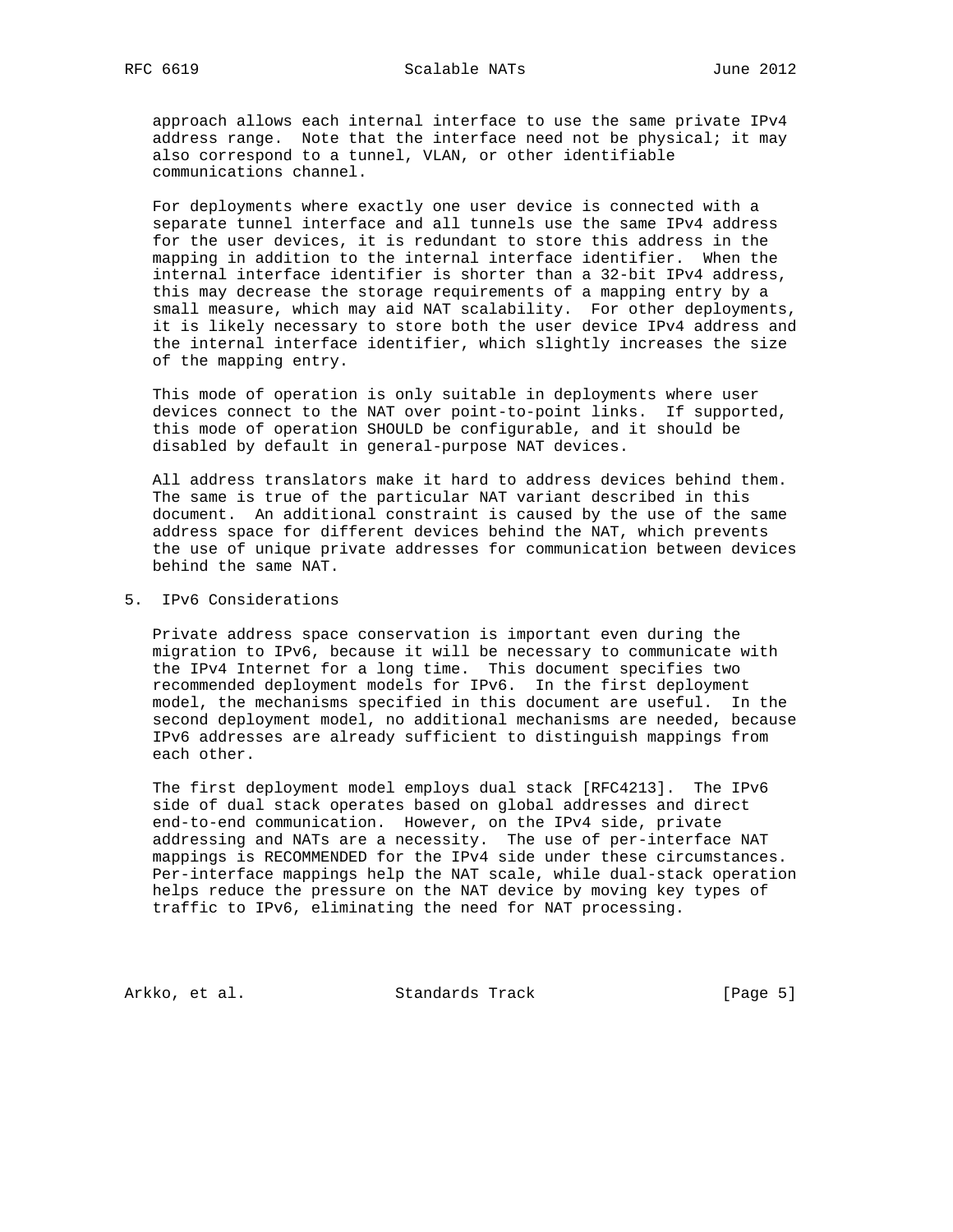The second deployment model involves the use of address and protocol translation, such as the one defined in [RFC6146]. In this deployment model, there is no IPv4 in the internal network at all. This model is applicable only in situations where all relevant devices and applications are IPv6 capable. In this situation, per-interface mappings could be employed as specified above, but they are generally unnecessary, as the IPv6 address space is large enough to provide a sufficient number of mappings.

6. Security Considerations

 The practices outlined in this document do not affect the security properties of address translation. The binding method specified in this document is not observable to a device that is on the outside of the NAT; i.e., a regular NAT and a NAT specified here cannot be distinguished. However, the use of point-to-point links implies naturally that the devices behind the NAT cannot communicate with each other directly without going through the NAT (or a router). The use of the same address space for different devices implies in addition that a NAT operation must occur between two devices in order for them to communicate.

 The security implications of address translation in general have been discussed in many previous documents, including [RFC2663], [RFC2993], [RFC4787], and [RFC5382].

- 7. References
- 7.1. Normative References
	- [RFC2119] Bradner, S., "Key words for use in RFCs to Indicate Requirement Levels", BCP 14, RFC 2119, March 1997.
- 7.2. Informative References
	- [L2NAT] Miles, D., Ed., and M. Townsley, "Layer2-Aware NAT", Work in Progress, March 2009.
	- [RFC1661] Simpson, W., Ed., "The Point-to-Point Protocol (PPP)", STD 51, RFC 1661, July 1994.
	- [RFC1918] Rekhter, Y., Moskowitz, R., Karrenberg, D., de Groot, G., and E. Lear, "Address Allocation for Private Internets", BCP 5, RFC 1918, February 1996.
	- [RFC2516] Mamakos, L., Lidl, K., Evarts, J., Carrel, D., Simone, D., and R. Wheeler, "A Method for Transmitting PPP Over Ethernet (PPPoE)", RFC 2516, February 1999.

Arkko, et al. Standards Track [Page 6]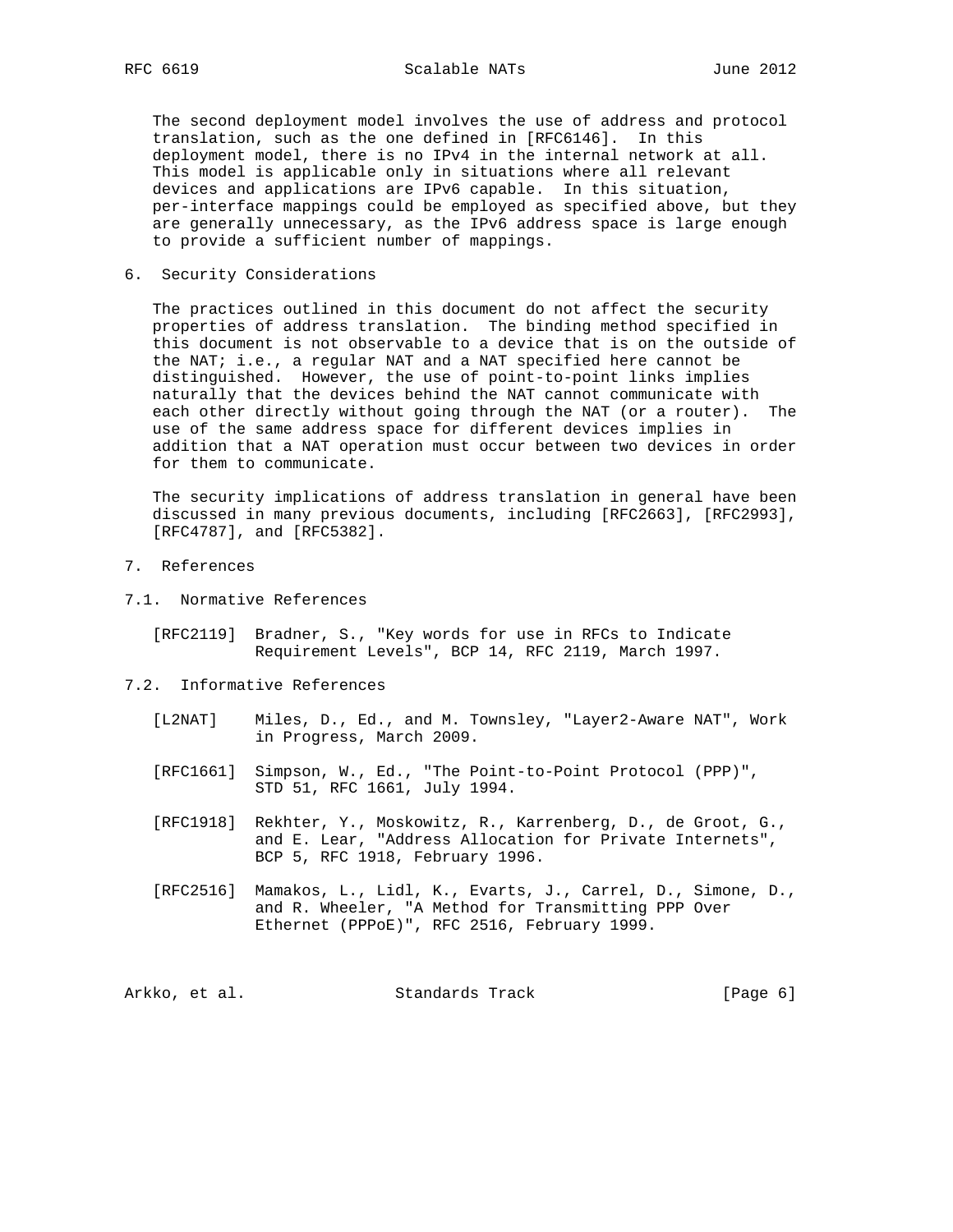RFC 6619 Scalable NATs June 2012

- [RFC2663] Srisuresh, P. and M. Holdrege, "IP Network Address Translator (NAT) Terminology and Considerations", RFC 2663, August 1999.
- [RFC2993] Hain, T., "Architectural Implications of NAT", RFC 2993, November 2000.
- [RFC4213] Nordmark, E. and R. Gilligan, "Basic Transition Mechanisms for IPv6 Hosts and Routers", RFC 4213, October 2005.
- [RFC4787] Audet, F., Ed., and C. Jennings, "Network Address Translation (NAT) Behavioral Requirements for Unicast UDP", BCP 127, RFC 4787, January 2007.
- [RFC5382] Guha, S., Ed., Biswas, K., Ford, B., Sivakumar, S., and P. Srisuresh, "NAT Behavioral Requirements for TCP", BCP 142, RFC 5382, October 2008.
- [RFC6127] Arkko, J. and M. Townsley, "IPv4 Run-Out and IPv4-IPv6 Co-Existence Scenarios", RFC 6127, May 2011.
- [RFC6146] Bagnulo, M., Matthews, P., and I. van Beijnum, "Stateful NAT64: Network Address and Protocol Translation from IPv6 Clients to IPv4 Servers", RFC 6146, April 2011.
- [RFC6333] Durand, A., Droms, R., Woodyatt, J., and Y. Lee, "Dual- Stack Lite Broadband Deployments Following IPv4 Exhaustion", RFC 6333, August 2011.
- [TRILOGY] "Trilogy Project", <http://www.trilogy-project.org/>.

Arkko, et al. Standards Track [Page 7]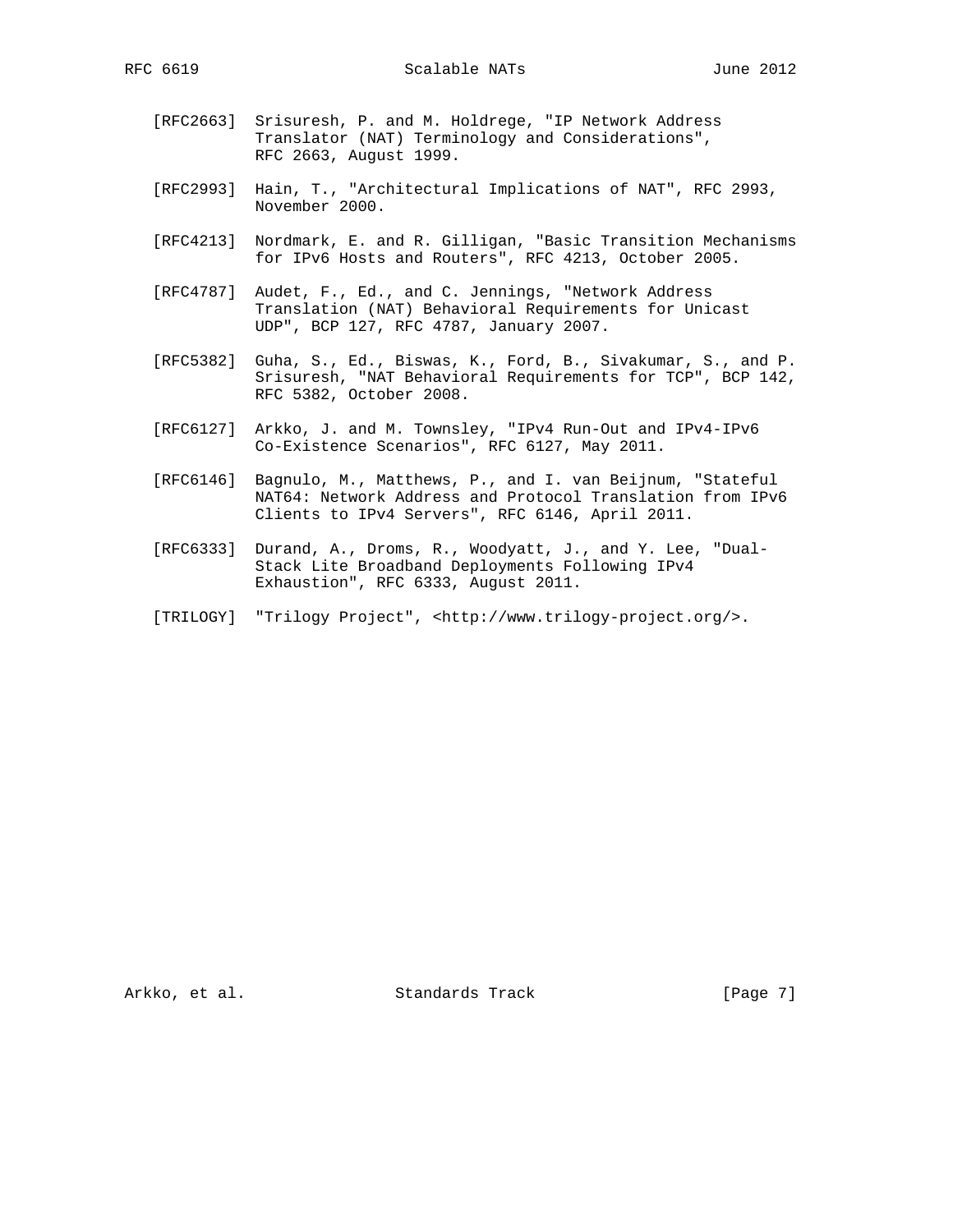Appendix A. Contributors

 The ideas in this document were first presented in [RFC6333]. This document is also indebted to [RFC6127] and [L2NAT]. However, all of these documents focused on additional components, such as tunneling protocols or the allocation of special IP address ranges. We wanted to publish a specification that just focuses on the core functionality of per-interface NAT mappings. However, David Miles and Alain Durand should be credited with coming up with the ideas discussed in this memo.

Appendix B. Acknowledgments

 The authors would also like to thank Randy Bush, Fredrik Garneij, Dan Wing, Christian Vogt, Marcelo Braun, Joel Halpern, Wassim Haddad, Alan Kavanaugh, and others for interesting discussions in this problem space.

 Lars Eggert is partly funded by the Trilogy Project [TRILOGY], a research project supported by the European Commission under its Seventh Framework Program.

Arkko, et al. Standards Track [Page 8]